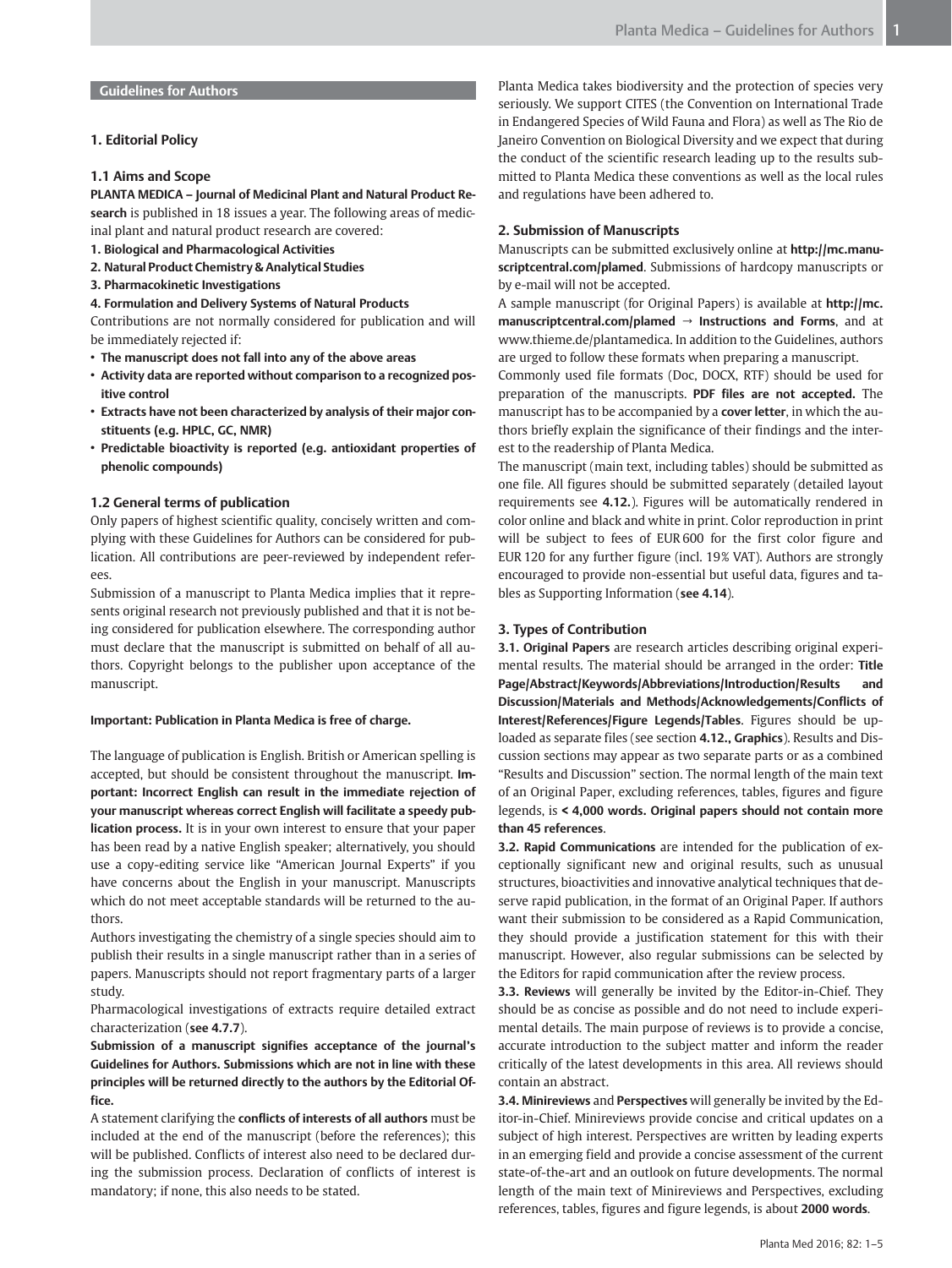3.5. Editorials addressing topical issues of general interest to the readership of Planta Medica will be published on an irregular basis. They are written by the Editor-in-Chief, other Editors, or by experts on a specific issue in the form of an Invited Editorial.

## 4. Preparation of Manuscripts

Please note that papers published in Planta Medica follow the IRDMACR structure:

Introduction, Results and Discussion, Materials and Methods, Acknowledgements, Conflict of Interest Statement, References.

In addition to the Guidelines, authors should consult the sample manuscript (for Original Papers) at https://www.thieme.de/statics/ dokumente/thieme/final/de/dokumente/zw\_thieme-en/plantamedica\_Sample\_Manuscript prior to preparing their contribution. Commonly used file formats (DOC, DOCX, RTF) should be used for preparation of the manuscripts.

For submission of all manuscripts, follow the instructions of the online submission system. For general instructions on ScholarOne, please follow this link: http://mchelp.manuscriptcentral.com/gethelpnow/training/author/

Before submission, prepare the cover letter, and keep ready all information on the manuscript (title, full name and affiliation of all authors, abstract, name of all files to be submitted). The author submitting the manuscript will be corresponding author.

4.1. The Title Page must contain the title of the manuscript (title should not exceed 20 words), the full names referenced by numerical superscripts with affiliation and addresses of all authors, and the full address of the corresponding author, including e-mail, phone, and FAX number.

4.2. The Abstract should contain brief information on purpose, methods, results and conclusion (without subheadings). Abstracts should not exceed 250 words. Please note that during the upload of the manuscript files you will be asked to insert the abstract. This abstract needs to be identical to the abstract in the manuscript file itself.

4.3 The Keywords should include the scientific name and family of the organism(s) investigated. 4–6 keywords should be listed.

4.4. Abbreviations should generally be used sparingly. Abbreviations should be introduced only when repeatedly used. Standard abbreviations such as m. p., b. p., K, s, min, h, µL, mL, µg, mg, g, kg, nm, mm, cm, ppm, mmol, HPLC, TLC, GC, UV, CD, IR, MS, NMR, ELISA, PCR can be used throughout the manuscript (for a more extensive list follow this link: https://www.thieme.de/de/planta-medica/authors-5605. htm). Non-standard abbreviations must be defined in the text following their first use. Provide a list of all nonstandard abbreviations after the keywords. Define all symbols used in equations and formulas. If symbols are used extensively, provide a list of all symbols together with the list of abbreviations.

4.5. The Introduction should state the purpose of the investigation and relate to current knowledge in the specific topic addressed.

4.6. Results should be presented in a concise manner. The Discussion should provide an interpretation of the data and relate them to existing knowledge. The discussion should not be a repetition of the results. Results and Discussion may be combined. No subheadings are allowed within these sections. There should be no separate conclusions paragraph, the conclusion should be incorporated into the discussion.

4.7. In Materials and Methods specific details about test materials and test compounds, instrumentation and experimental protocols should be given. This section should contain sufficient details so that others are able to reproduce the experiment(s). Purity  $(\%)$  of all reference and standard compounds should be mentioned, as well as the method of how it was determined. Previously reported methods should be referenced only. Suppliers for major equipment, cell lines,

chemicals, biochemical reagents and major disposables should be indicated. It should read in the manuscript for example ' Quercetin (purity > 98%) was purchased from Sigma' and not …….'was purchased from Sigma (St. Louis, USA)'.

4.7.1. Documentation of plants and other organisms or starting materials. Use the correct scientific nomenclature. For plants, the Index Kewensis (electronic Plant Information Centre ePIC, Royal Botanic Gardens, Kew, UK: http://www.kew.org/epic), and/or the International Code of Botanical Nomenclature (www.bgbm.fu-berlin.de/ iapt/nomenclature/code/tokyo-e/default.htm) should be followed. Give the scientific name (in italics), the author of this name and the family. Indicate the person who identified the material as well as date and place of collection. The manuscript must include references to voucher specimens of the plants (deposited in a major regional herbarium) or the material examined including their registration number(s). It should be mentioned which plant parts have been used.

4.7.2. Description of the preparation of extracts and isolation of compounds. The kind and amount of starting material, solvents (including volumes) and extraction methods (including temperature and extraction time) must be indicated. The description of chromatographic systems should contain the quantitative information that allows the reader to repeat the work. Column dimensions, stationary phase, particle size, mobile phase composition, flow rate, sample amount, and elution volumes (or retention times, k' values) of fractions should be given. E.g.: "MPLC on silica gel  $(40-63 \,\mu m;$ 2 × 50 cm), MeOH/EtOAc 8: 2, 3 mL/min; tR of 1: 60–70 mL, 2: 120–140 mL, 3: 145–175 mL; detection of eluates by TLC (SiO2, MeOH/H2O 9 : 1; Dragendorff reagent), Rf 1: 0.35, 2: 0.55, 3: 0.73)." When using gradients the volumes of solvents should be presented; fractions should be defined by their elution volume. Similar information is necessary for HPLC, GLC, DCCC, MLCC and all other methods of purification. Figures of chromatograms will only be accepted if they are essential for understanding the methods or the results described. GC identifications of constituents of essential oils must be supported by retention indices on a polar and an apolar column. Identification by GC‑MS is preferred.

4.7.3. Chemical nomenclature used should be based on the systematic rules adopted by Chemical Abstracts and IUPAC. Trivial names should be avoided unless they are definitely advantageous over the corresponding systematic names. Trivial names are not accepted for close analogues and derivatives of known compounds. For reference drug substances the INN names should be used.

4.7.4. Physico-chemical characterisation of compounds. Data provided for new compounds should enable an unambiguous identification of the substance and have to appear in the following order, if available: visual appearance, chromatographic mobility in TLC, GC, or HPLC, mp, UV-vis, specific optical rotation, CD, IR, 1H-NMR, 13C‑NMR, low resolution MS, high resolution MS, elemental analysis. Note that for specific optical rotation  $[α]D$  temp, the symbol c is defined as mass of substance (in g) in 100 mL of solution. For specific optical rotation no unit should be given; the "degree" symbol "°" should not be used. In case of spectroscopic work on known substances refer, if possible, to published data; the manuscript should then contain the following indication: Copies of the original spectra are obtainable from the corresponding author. Original spectra for new compounds should be provided as Supporting Information (see 4.14), IR, NMR, mass, and UV spectra should normally not be given in the manuscript as figures, unless the listing of characteristic signals is not sufficient.

4.7.5. X-Ray crystallographic data must include a line drawing of the structure, a perspective drawing, and a discussion of bond lengths and angles. A supplement describing full details of the structure and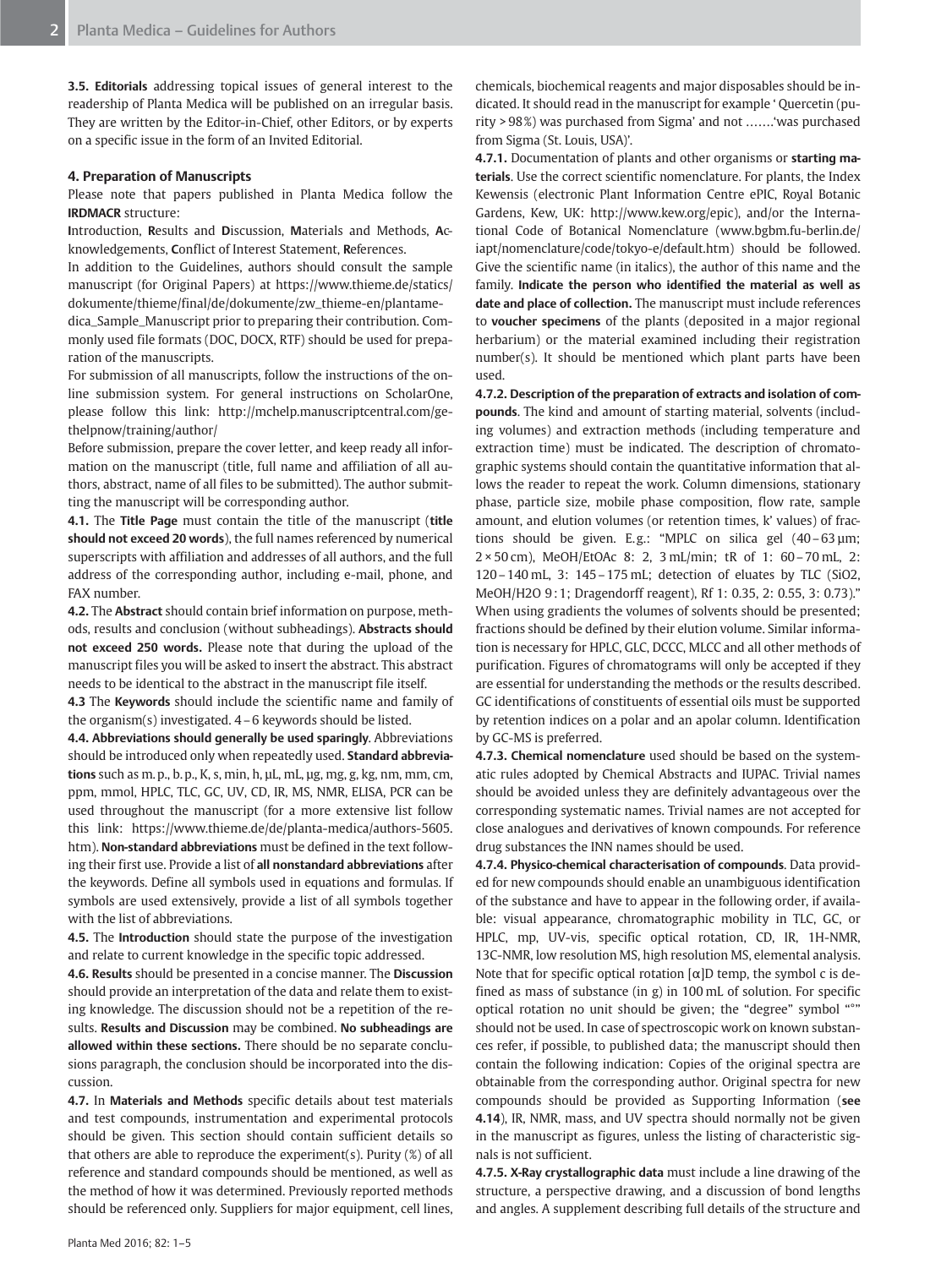methods and means of its determination in a form suitable for deposition must be submitted to the Cambridge Crystallographic Data Centre, 12 Union Road, Cambridge CB2 1EZ, UK (fax: + 44 (0) 1223 33 60 33 or e-mail: deposit@ccdc.cam.ac.uk). Deposition of the data has to be prior to submission of the manuscript, and appropriate reference has to be made in the Materials and Methods section, including the deposition number.

4.7.6. Analytical studies. Key data on method validation must be provided and should typically include information on specificity, linearity, limit of detection, limit of quantification, accuracy, precision, intermediate precision, and some robustness studies. Information on the purity of reference compounds, and on the methods used for the determination of purity must be given. Recoveries of extraction and sample pre-purification steps have to be indicated. Adequate statistical treatment of data is required. For more information regarding validation issues, prospective authors should also refer to ICH guidelines. Analytical studies of a routine nature will not be considered for publication.

4.7.7. Pharmacological investigations. Planta Medica will only consider manuscripts in which conclusions are based on adequate statistics that incorporate the appropriate tests of significance, account for the type of data distribution, and are based on the number of experimental observations required for the application of the respective statistical method. In each case, positive controls (reference compounds) have to be used and the dose-activity dependence should be shown. If IC50 values are given, the dose-response relation should be displayed graphically at least as supplementary data, and the method of calculation should be given. Authors should be conscious of the differences between EC50, IC50, TC50, LC50, ED50, LD50 values. Compounds should follow accepted guidelines when represented as "active". For example, the cytotoxic effect of a pure substance when tested against a cancer cell line would exhibit an IC50 value of < 10 µM. Authors should pay attention to the following definitions: Compounds that suppress the growth of, or kill, isolated tumor cell lines grown in culture should be referred to as either "cytostatic" or "cytotoxic", as appropriate. Only compounds that inhibit the growth of tumors in animal-based models should be called "antitumor". The term "anticancer" should be reserved for compounds that show specific activity in human-based clinical studies.

When working with experimental animals, reference must be made to principles of laboratory animal care or similar regulations and to approval by the local ethical committee. The protocol approval number and the exact date of approval (e.g. January 1st 2016) must be provided.

Pharmacological investigations of extracts require detailed extract characterization. This includes botanical characterization of plant material, solvent(s), duration and temperature of extraction, plus other method(s) used for preparation(s). For starting material coming from a company/commercially obtained samples the batch/Lot. Number has to be provided. The drug to extract ratio (DER) must be given. Chromatographic profiling (e.g. HPLC profile with a reference compound recorded at different wavelengths) should be carried out, with at least the major peaks identified, or qualitative and quantitative information on active or typical constituents should be provided. Altogether the phytochemical standardization of an extract and/or fraction(s) requires state-of-the-art methods.

4.7.8. Biological screening. Papers dealing with the biological screening of a meaningful number of extracts of plants or other organisms can be considered for publication in Planta Medica. Identification of the material should properly be documented, and preparation of the extracts should clearly be described (see above, sections 4.7.1 and 4.7.7). Biological activities should be reported by listing IC50 or EC50 values, or a dose-response relationship should be shown by using at least two test concentrations. Positive controls (reference compounds) should be included. Results should be presented in a concise format, and the discussion should be kept to a minimum.

4.8. Acknowledgements should list persons who made minor contributions to the investigation and organisations providing support.

4.9. Conflict of Interest Disclosure. A statement describing any financial conflicts of interest or lack thereof is published with each manuscript. The statement should describe all potential sources of bias, including affiliations, funding sources, and financial or management relationships, that may constitute conflicts of interest (please see the ACS Ethical Guidelines to Publication of Chemical Research). The statement will be published in the final article. If no conflict of interest is declared, the following statement will be published in the article: "The authors declare no conflict of interest."

4.10. References, including those in tables and figure legends, should be numbered in the order in which they are cited in the text, using arabic numbers between square brackets, e.g. [1]; for multiple references, e.g. [1-3] or [1,2,5]. The list of references should be arranged consecutively according to the numbers in the text. Use Index Medicus abbreviations for journal titles. Authors bear complete responsibility for the accuracy of the references. Original Research articles should not have more than 45 references.

The following examples illustrate the format for references:

### a) Journals

Trute A, Nahrstedt A. Separation of rosmarinic acid enantiomers by three different chromatographic methods and the determination of rosmarinic acid in Hedera helix. Phytochem Anal 1996; 7: 204–208

#### Article in press without doi:

Lim EK, Ashford DA, Hou B, Jackson RG, Bowles DJ. Arabidopsis glycosyltransferases as biocatalysts in fermentation for regioselective synthesis of diverse quercetin glucosides. Biotech Bioeng, in press Note: If reference is made to papers that are in press, authors are requested to add the galley proof or acceptance letter to the online submission. Avoid references to unpublished personal communications. These have to be included in the body of the text as 'unpublished data'.

#### Article in press with doi:

Lim EK, Bowles DJ. A class of plant glycosyltransferases involved in cellular homeostasis. EMBO J, advance online publication 8 July 2004; doi: 10.1038/sj.emboj.7600295

### b) Books

Citation to complete book:

Mabberley DJ. The plant book, 2nd edition. Cambridge: Cambridge University Press; 1997: 520–521

## Citation to article within a book:

Lechtenberg M, Nahrstedt A. Cyanogenic glycosides. In: Ikan R, editor. Naturally occurring glycosides. Chichester: Wiley & Sons; 1999: 147–191

Lorberg A, Hall MN. TOR: the first ten years. In: Thomas G, Sabatini DM, Hall MN, editors. TOR – target of rapamycin. Heidelberg: Springer Verlag; 2004: 1–18

## Multi-volume books and encyclopedias:

Warren SA. Mental retardation and environment. In: International encyclopedia of psychiatry, psychology, psychoanalysis and neurology, Vol. 7. New York: Aesculapius Publishers; 1977: 202–207